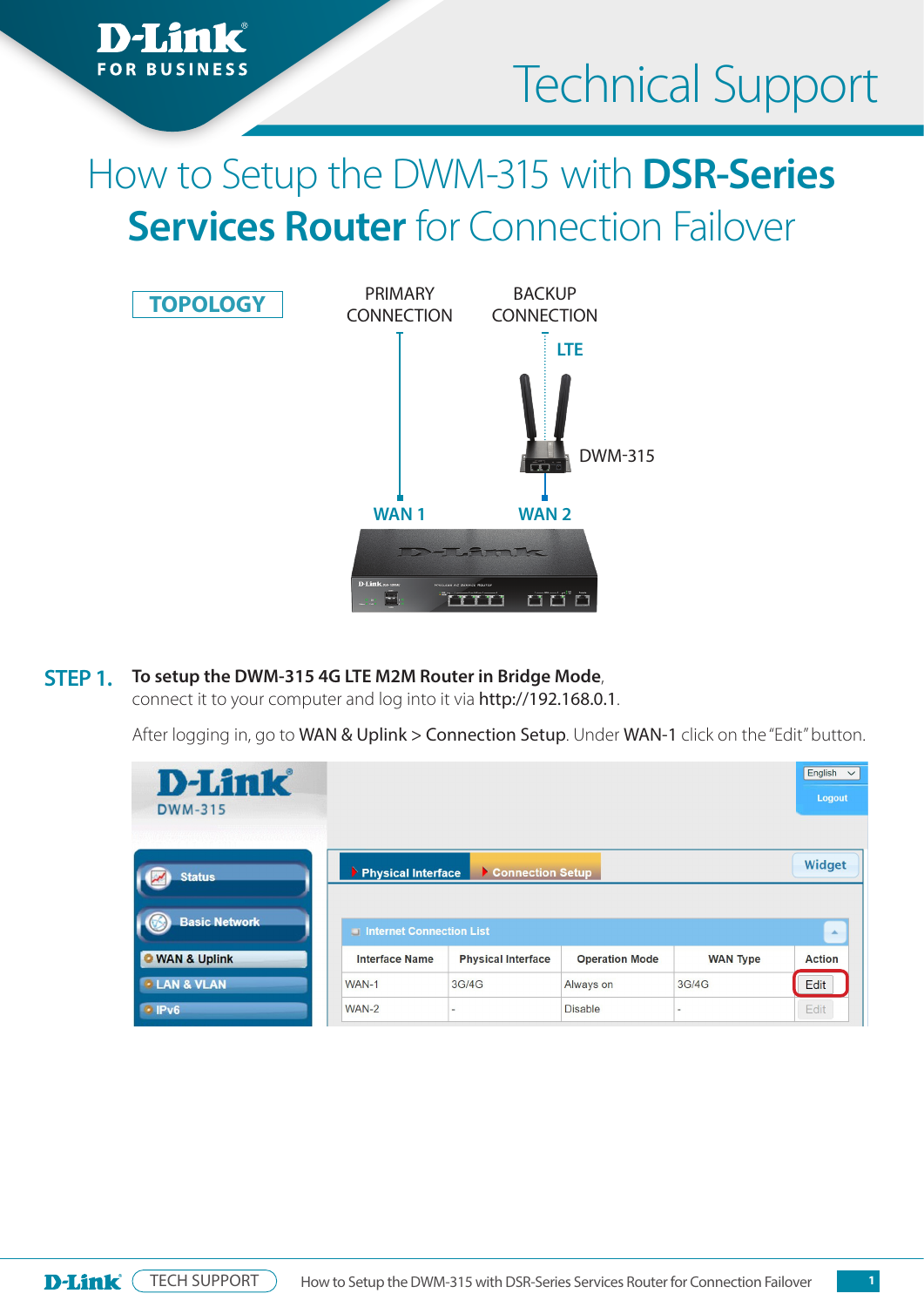Scroll down to the 3G/4G Connection Common Configuration.

Under IP Passthrough (Cellular Bridge) tick the "Enable" option.

| <b>3G/4G Connection Common Configuration</b> |                                |  |  |  |
|----------------------------------------------|--------------------------------|--|--|--|
| <b>Item</b>                                  | <b>Setting</b>                 |  |  |  |
| ▶ Connection Control                         | Auto-reconnect<br>$\checkmark$ |  |  |  |
| $\blacktriangleright$ Time Schedule          | $(0)$ Always $\vee$            |  |  |  |
| MTU Setup                                    | Enable                         |  |  |  |
| ▶ IP Passthrough (Cellular Bridge)           | $\vee$ Enable<br>Fixed MAC:    |  |  |  |
| $\triangleright$ NAT                         | Enable                         |  |  |  |
| $\blacktriangleright$ IGMP                   | Disable $\vee$                 |  |  |  |
| ▶ WAN IP Alias                               | Enable 10.0.0.1                |  |  |  |

Click on "Save" and confirm that switching to Bridge Mode will disable NAT and DHCP.

| 192.168.0.1 says                                                                 |        |
|----------------------------------------------------------------------------------|--------|
| Enable IP Passthrough will disable NAT and DHCP Server Options.<br>Do you agree? |        |
| <b>OK</b>                                                                        | Cancel |

The Setup is complete for DWM-315 in Bridge Mode.

See next page on how to setup the DSR-Series Unified Services Router for automatic failover.